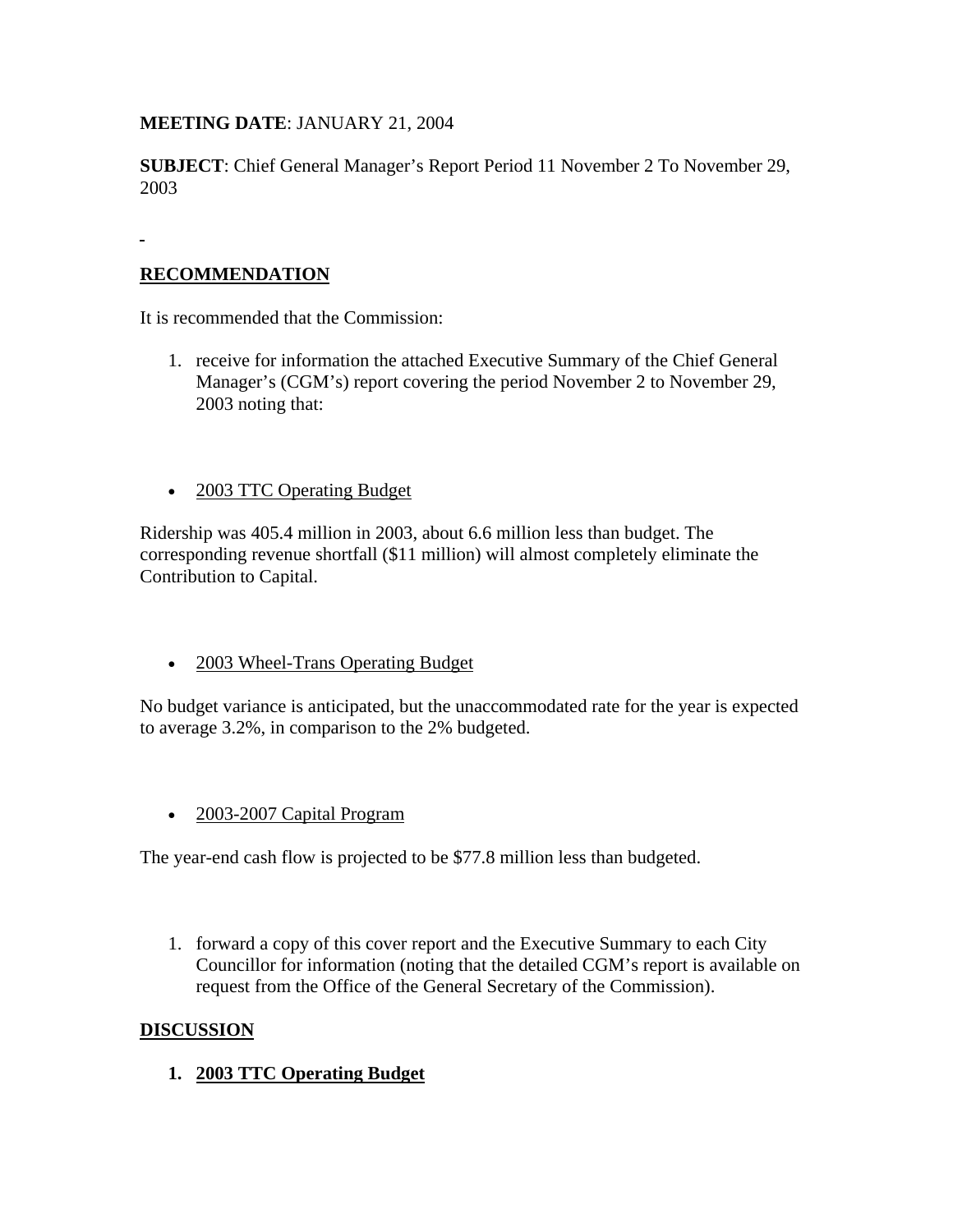# Year-end Projections

 $\frac{1}{2}$ 

The following table summarizes the year-end projections and budget variances:

|                                                                | 2003          |                   |               |
|----------------------------------------------------------------|---------------|-------------------|---------------|
|                                                                |               |                   |               |
| (Millions)                                                     | <b>BUDGET</b> | <b>PROJECTION</b> | <b>CHANGE</b> |
| <b>RIDERSHIP</b>                                               | 412           | 405               | (7)           |
| <b>REVENUES</b>                                                | \$710         | \$699             | \$(11)        |
| <b>EXPENSES</b>                                                | \$897         | \$898             | \$1           |
| <b>CONTRIBUTION</b><br>TO CAPITAL                              | \$12          |                   | \$(12)        |
| <b>SUBSIDY</b>                                                 | \$182         | \$182             |               |
| <b>SHORTFALL</b>                                               | \$17          | \$17              |               |
| (WRITTEN-OFF<br><b>AGAINST</b><br><b>RETAINED</b><br>EARNINGS) |               |                   |               |

As noted in the following table, virtually the entire ridership shortfall occurred since the first outbreak of SARS.

|                        | <b>Total Ridership</b> | <b>Variance from Budget</b> |               |
|------------------------|------------------------|-----------------------------|---------------|
|                        | 000s                   | <b>Rides</b>                | $\frac{6}{6}$ |
| Pre-SARS (01JAN-22MAR) | 91,381                 | (23)                        | (0.0)         |
| 23MAR-31DEC            | 314,031                | (6,565)                     | (2.0)         |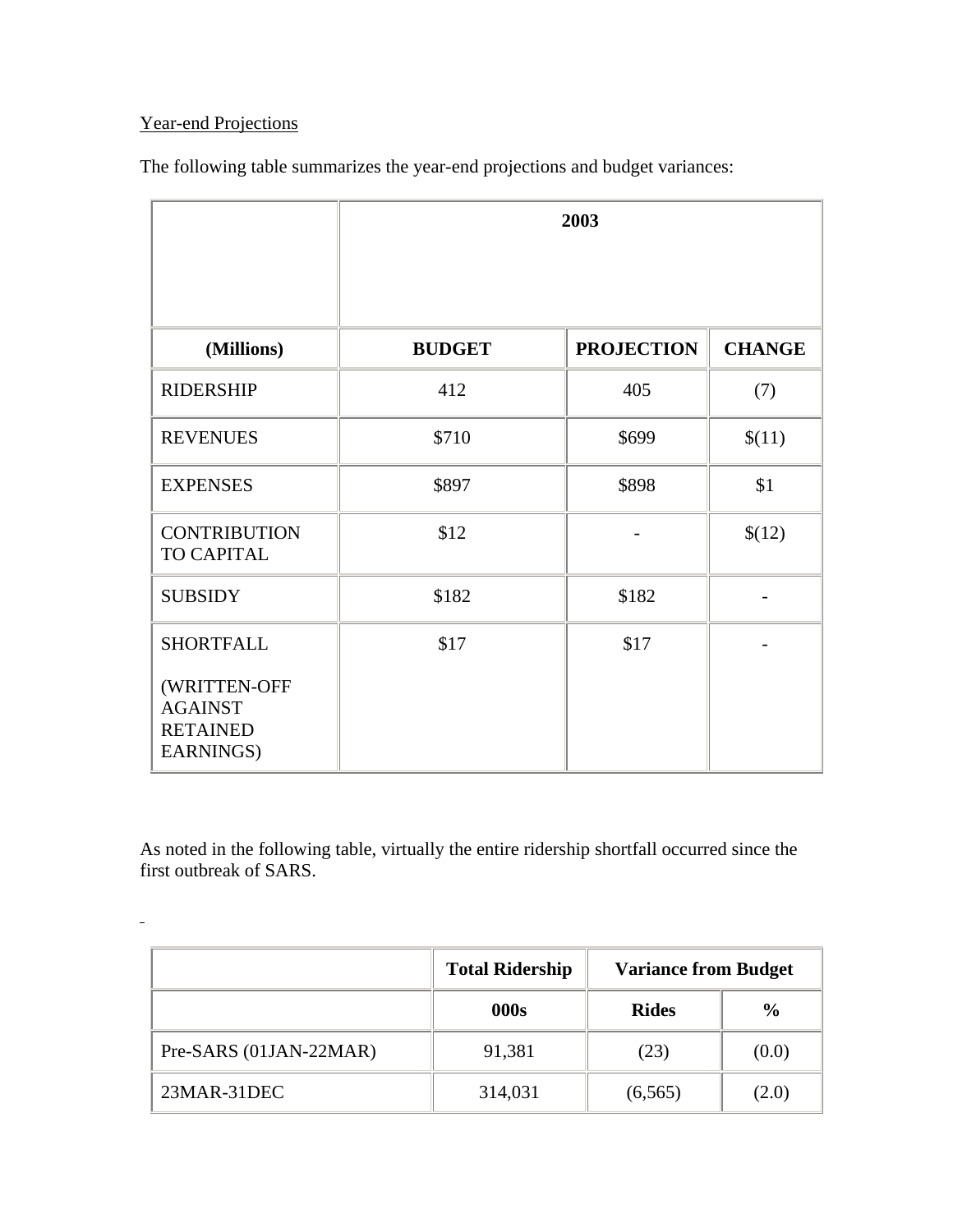| 2003 | 05,412<br>40: | (6,588) | 1.01 |
|------|---------------|---------|------|
|------|---------------|---------|------|

Based on preliminary year-end results, expenses (excluding the Contribution to Capital) are expected to be only slightly over budget by year-end. Combining these projected variances for both revenues and expenses indicates that the Contribution to Capital will be almost completely eliminated as shown in the following table.

|                                         | <b>\$Millions</b> |
|-----------------------------------------|-------------------|
| <b>Budgeted Contribution to Capital</b> | 11.8              |
| Less: Revenue Shortfall                 | 11.1              |
| Expenses                                | 0.6               |
| Remaining Contribution to Capital       | 0.1               |

In the interim, staff continue to review various expenditures for 2003, including those related to balance sheet provisions, such as employee benefit liabilities, accident claim liabilities, deferred revenues, inventory obsolescence, etc. While the latest expense estimates, based on preliminary information available to date, have been reflected in the projections above, these adjustments can only be finalized in period 12 and will be reported in the Period 12 CGM's Report.

### **(2) 2003 Wheel-Trans Operating Budget**

In order to balance the budget, service was adjusted. Consequently, the unaccommodated rate in period 11 was 3.7% and the overall year-end forecast is 3.2%.

#### **(3) 2003 - 2007 Capital Program**

The current projection for the year-end cash flow is \$77.8 million less than budgeted, as outlined on page A6c, and as follows:

- \$43 million Management decisions to defer items
- \$ 5 million Cost savings